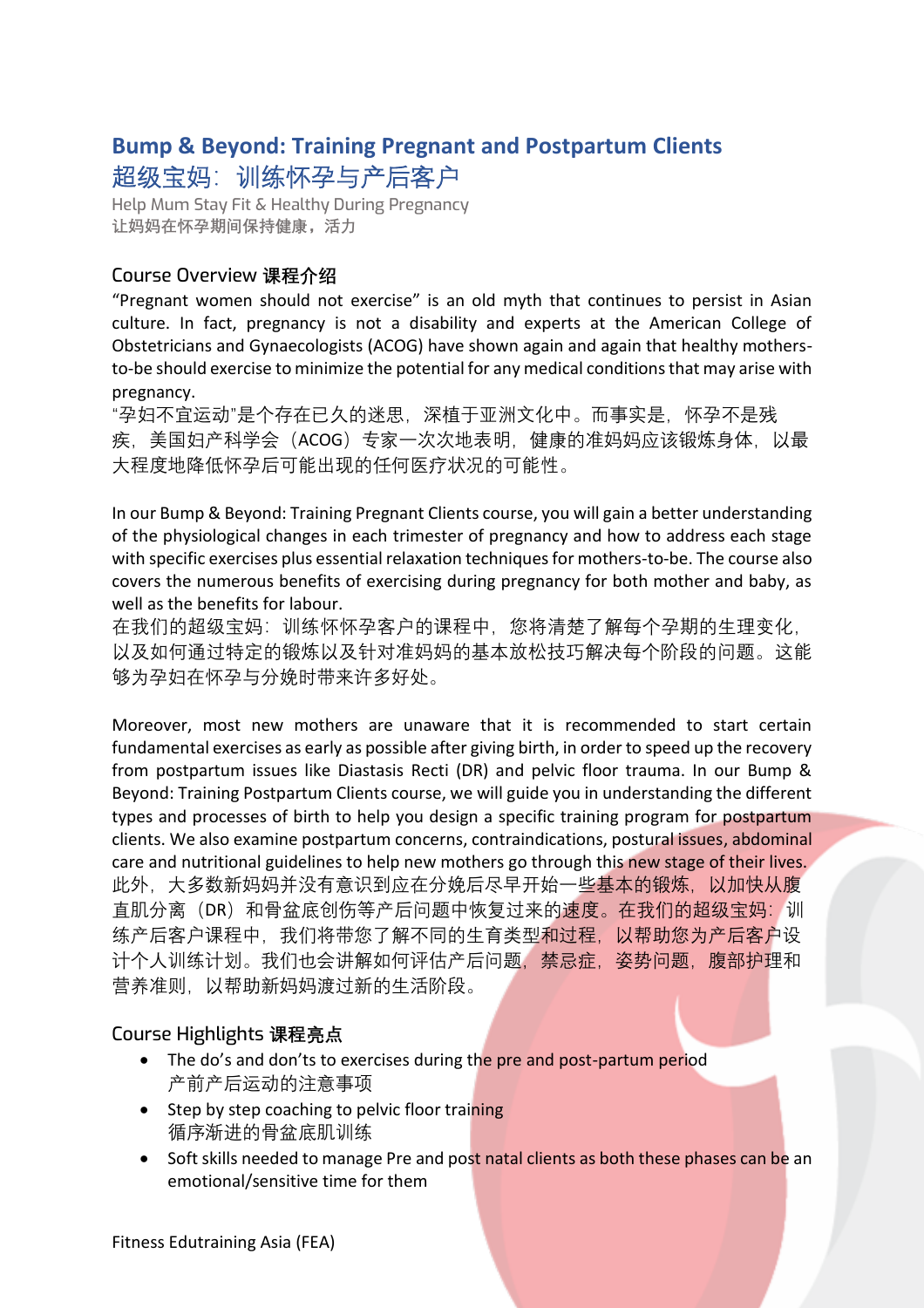客户在产前产后的情绪波动可能会很大,掌握软技巧能够更好的与她们交流

- Exercises for abdominal separation 改善腹直肌分离的运动
- Train a mum to be a mum learn exercises that makes mum stronger in their daily activities
	- 把她训练像个妈妈,让妈妈们会能够轻松应付身为妈妈的日常
- Sample pre and post-partum training program according to trimesters. 根据运气变化来训练产前产后客户的方案例子

### Why Should You Consider This Course? **您为什么需要参与这项课程?**

You want to work with pregnant and postpartum clients; both one-on-one and/or group setting

你想要在一对一或团体课程中,与怀孕或产后客户合作

#### What Are the Topics Covered? **课程内容包含了哪些主题?**

- Exercise guidelines for pregnant and postpartum clients 孕妇和产后客户训练准则
- Physiological changes to pregnant clients 孕妇的生理变化
- Exercise choices for pregnant and postpartum clients 孕妇和产后训练的选择
- Dealing with diastasis recti 如何处理腹直肌分离
- Stress management and abdominal care for pregnant and postpartum clients 为孕妇和产后客户提供压力管理和腹部护理
- Nutritional considerations for pregnant and new moms 孕妇和新妈妈的营养注意事项
- Postpartum concerns and obstacles that new moms face 新妈妈面临的产后忧虑和障碍

#### Who Will This Benefit? **这项课程适合谁?**

- Fitness Professionals 体适能训练专家
- Strength and Conditioning Professionals 肌力与体能训练专家

#### Pre-requisite **参课条件**

This is a continuing education course for existing fitness professionals who wish to learn how to train clients during pregnancy and post-partum period. Basic fitness instructing/personal training certification is recommended.

这是专为想训练怀孕与产后客户的体适能训练专家所设计的继续教育课程。建议事先 获取基本体适能指导/私人教练证书。

#### Course Provider **课程提供单位**

Fitness Edutraining Asia (FEA)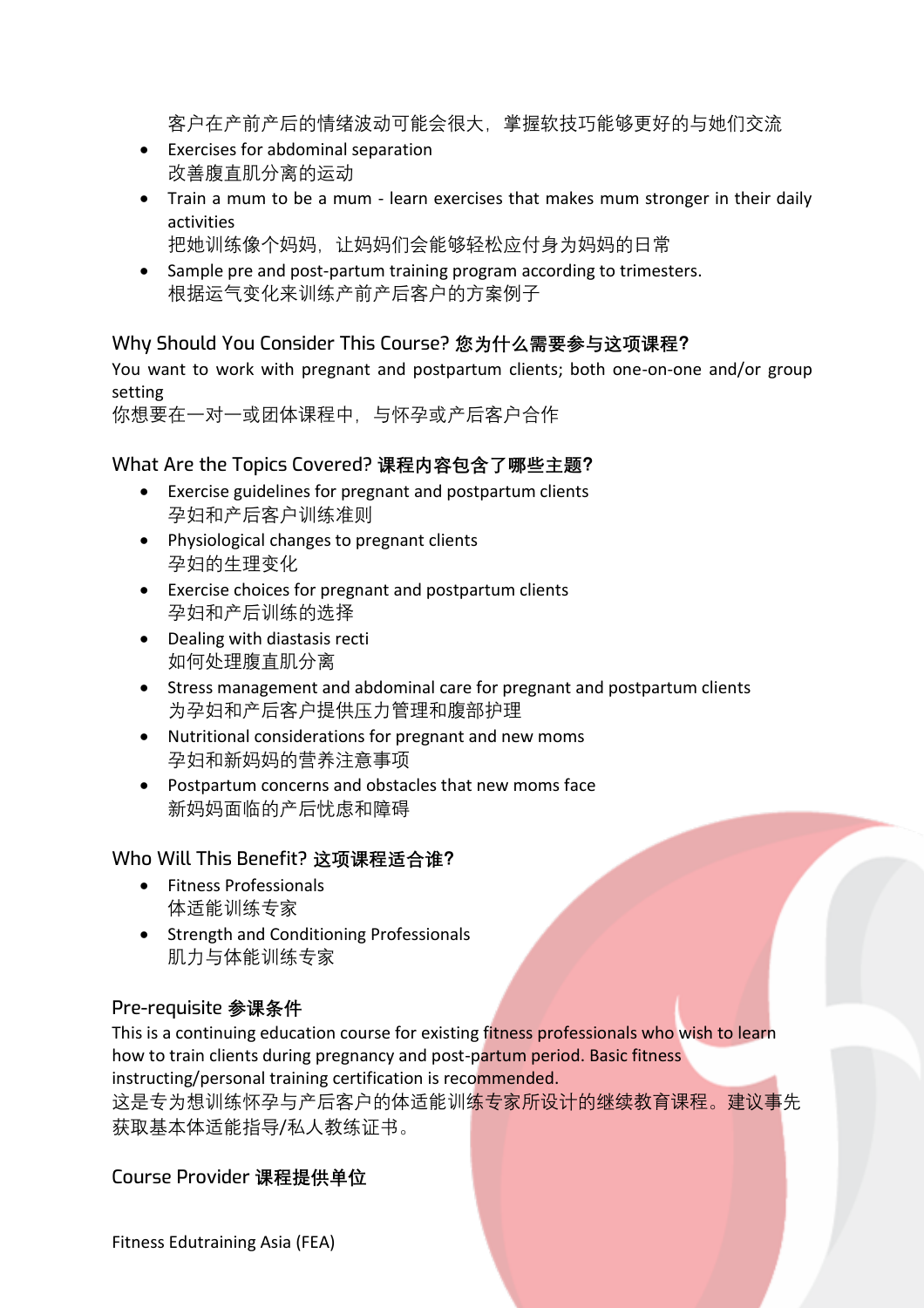Fitness Edutraining Asia (FEA)

CEC Points **继续教育学分** ACE 1.2 CECs, NASM 1.2 CEUs

Course Duration **课程时长** 12 hours (2 days) 12 小时(2 天)

Learning Materials **学习材料** Handouts, course manual and/or presentation slides 讲义,课程教材和/或 PPT

Awards **证书** Upon full attendance and completion of this workshop/course, you will be awarded a Certificate of Workshop/Course completion 全程参与并完成工作坊/课程后,方能获取结业证书

Grading Criteria **通过标准** Completion of course participation and assignment(s) 全程参与课程与完成作业

Recertification **重新认证** N/A

Exam Fee **考试费用** N/A

Dress Code **着装规范** Fitness attire 运动服装

What Do I Need To Bring? **我需要带什么?** Stationery and a spare change of clothes 文具与一套换洗衣服

#### Course Capacity **课程人数**

A minimum of 12 pax and a maximum of 20 pax (live class) / 30 pax (virtual class) 线下课程: 至少 12 人, 最多 20 人/线上课程: 30 人

Language **语言** Mandarin 中文

Fitness Edutraining Asia (FEA)